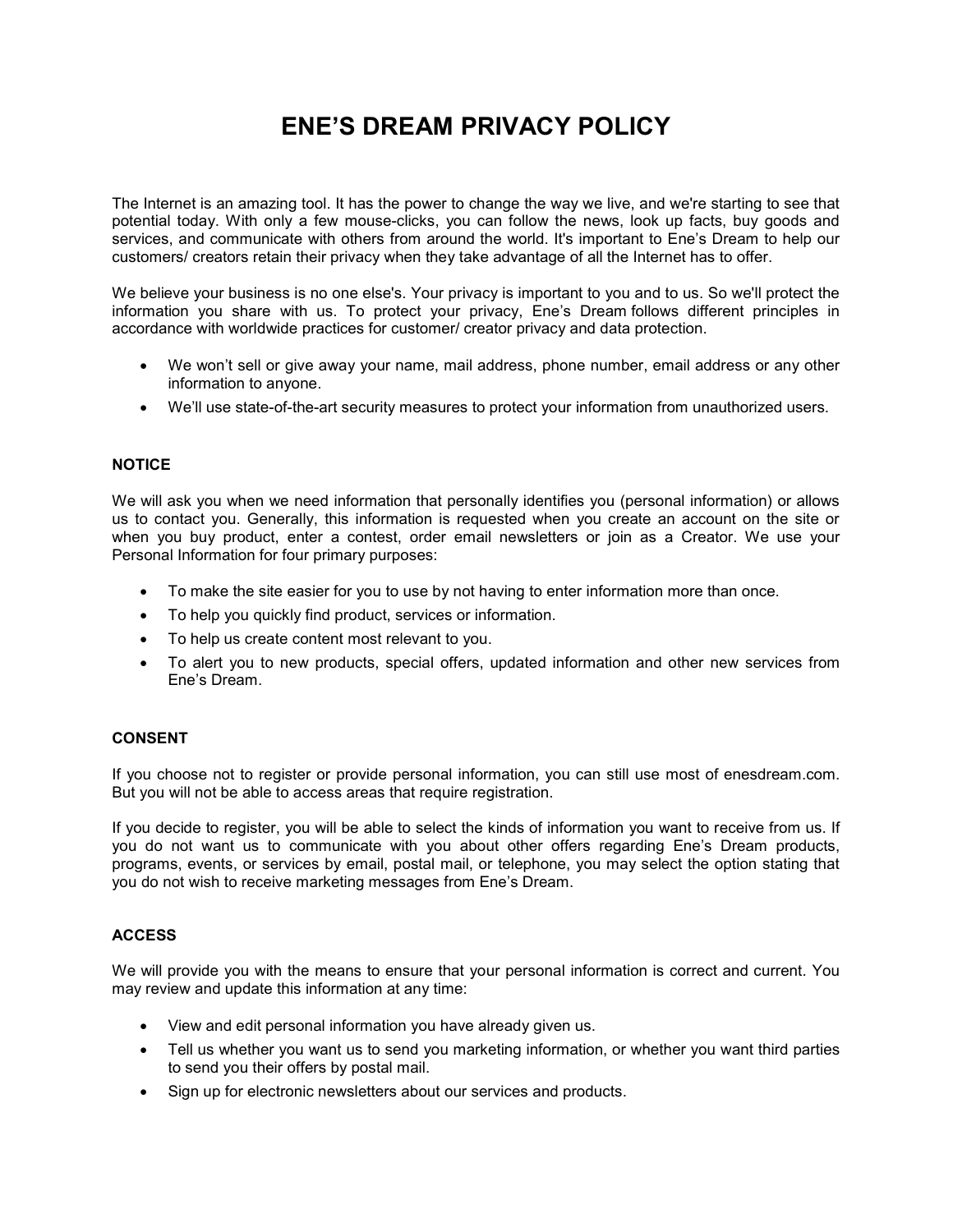Register. Once you register, you won't need to do it again. Wherever you go on enesdream.com, your information stays with you.

#### **SECURITY**

Ene's Dream has taken strong measures to protect the security of your personal information and to ensure that your choices for its intended use are honored. We take strong precautions to protect your data from loss, misuse, unauthorized access or disclosure, alteration, or destruction.

We guarantee your e-commerce transactions to be 100% safe and secure. When you place orders, or access your personal account information, you're utilizing secure server software SSL, which encrypts your personal information before it's sent over the Internet. SSL is one of the safest encryption technologies available.

In addition, your transactions are guaranteed under the Fair Credit Billing Act. This Act states that your bank cannot hold you liable for more than \$50.00 in fraudulent credit card charges. If your bank does hold you liable for \$50.00 or less, we'll cover your liability provided the unauthorized, fraudulent use of your credit card resulted through no fault of your own and from purchases made from us over our secure server. In the event of unauthorized use of your credit card, you must notify your credit card provider in accordance with its reporting rules and procedures.

Ene's Dream strictly protects the security of your personal information and honors your choices for its intended use. We carefully protect your data from loss, misuse, unauthorized access or disclosure, alteration, or destruction.

Your personal information is never shared outside the company without your permission, except under conditions explained above. Inside the company, data is stored in password-controlled servers with limited access. Your information may be stored and processed in Canada or any other country where Ene's Dream, its subsidiaries, affiliates or agents are located.

You also have a significant role in protecting your information. No one can see or edit your personal information without knowing your user name and password, so do not share these with others.

# NOTICE TO PARENTS

Parents or guardians: we want to help you guard your children's privacy. We encourage you to talk to your children about safe and responsible use of their Personal Information while using the Internet.

The Ene's Dream site does not publish content that is targeted to children.

#### ENFORCEMENT

If for some reason you believe Ene's Dream has not adhered to these principles, please notify us by email at contactus@enesdream.com, and we will do our best to determine and correct the problem promptly. Be certain the words Privacy Policy are in the Subject line.